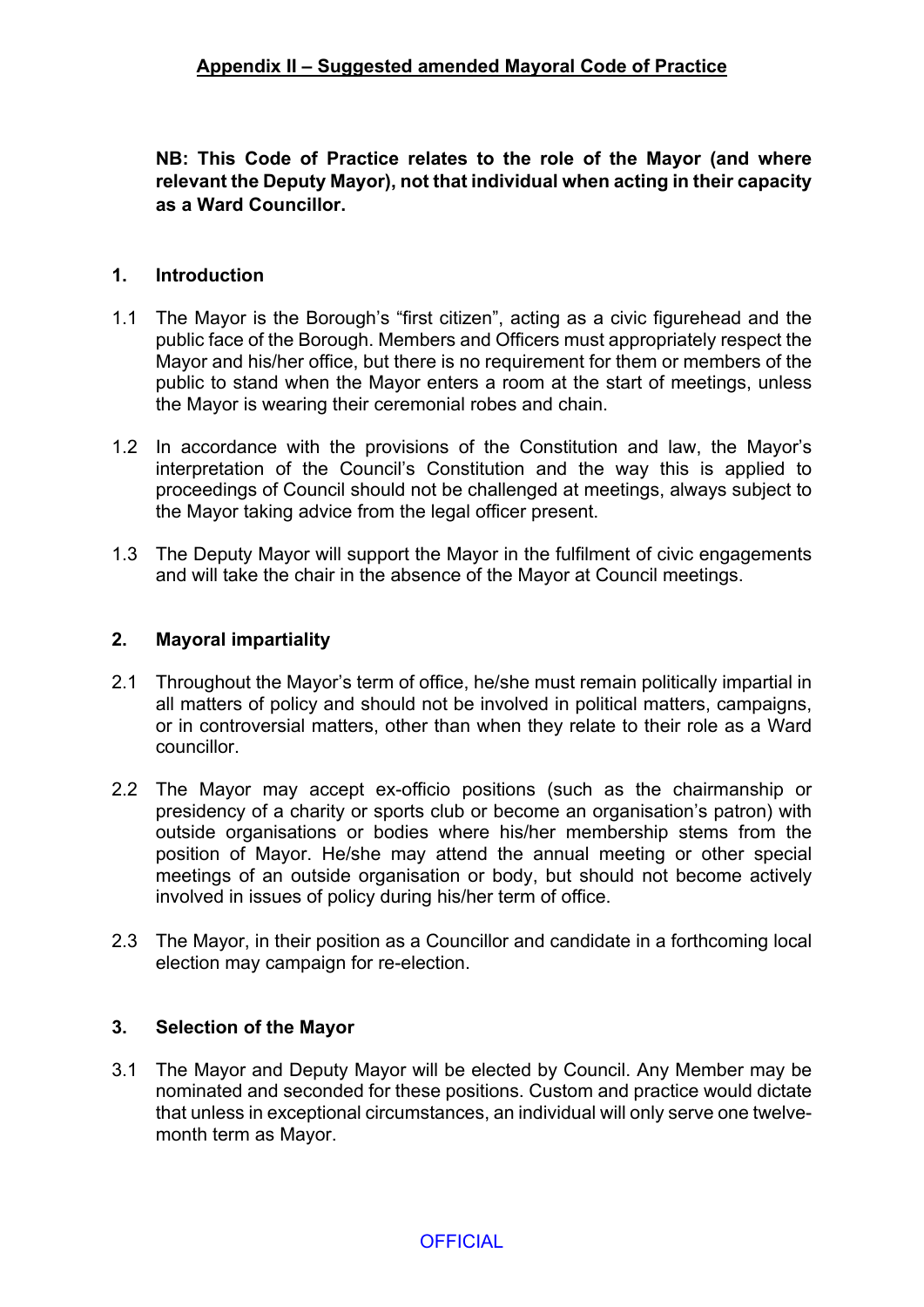# **Appendix II – Suggested amended Mayoral Code of Practice**

- 3.2 If either the Mayor and / or Deputy Mayor are indisposed for a protracted period and need to stand down from their position, Council will select a new Mayor and / or Deputy Mayor.
- 3.3 The offices of Mayoress or Consort and Deputy Mayoress or Consort have no legal status. The appointment to these offices is made upon the invitation of the Mayor and Deputy Mayor.

### **4. Promoting and representing the Borough and the Council**

- 4.1 The Mayor will do all that they can to promote the Borough and to celebrate the achievements of its people and businesses.
- 4.2 In his/her capacity as first citizen the Mayor will always represent the Borough at formal, non-political events organised by third parties. In the absence of the Mayor, the Deputy Mayor should represent the Borough or, at the Mayor's discretion, and always subject to his/her ruling, the appropriate Committee Chair may do so.
- 4.3 In his/her capacity as first citizen, the Mayor should officiate at all formal civic events organised by Cheshire East Council. In the absence of the Mayor, the Deputy Mayor should officiate or, at the Mayor's discretion, and always subject to his/her ruling, the appropriate Committee Chair may do so.

#### **5. Civil ceremonies and regalia**

- 5.1 The Mayor and Deputy Mayor may wear their Chains of Office at formal events if they so wish, Mayoral robes will only be worn at the Council's annual Mayor Making Ceremony / Annual Council, and on other prestigious occasions such as royal visits, at the discretion of the Mayor.
- 5.2 The Mace, a physical symbol of the Council's authority and legitimacy should only be used at the Council's Mayor Making Ceremony and, by exception, at other formal events when deemed appropriate by the Mayor. It will not routinely be used at Council meetings.

### **6. Invitations and attendance at events**

- 6.1 Details of how to invite the Mayor to events will be published on the Council's website. The website will outline the role of the Mayor of Cheshire East and the role of Town Mayors across the Borough, including contact details for Town Mayors, so that organisers of events can invite Town Mayors should they wish to do so.
- 6.2 The Mayor, taking advice from Officers when appropriate, should accept as many invitations as possible to attend events and functions. Where there are conflicting invitations, the Mayor may ask the Deputy Mayor to assist.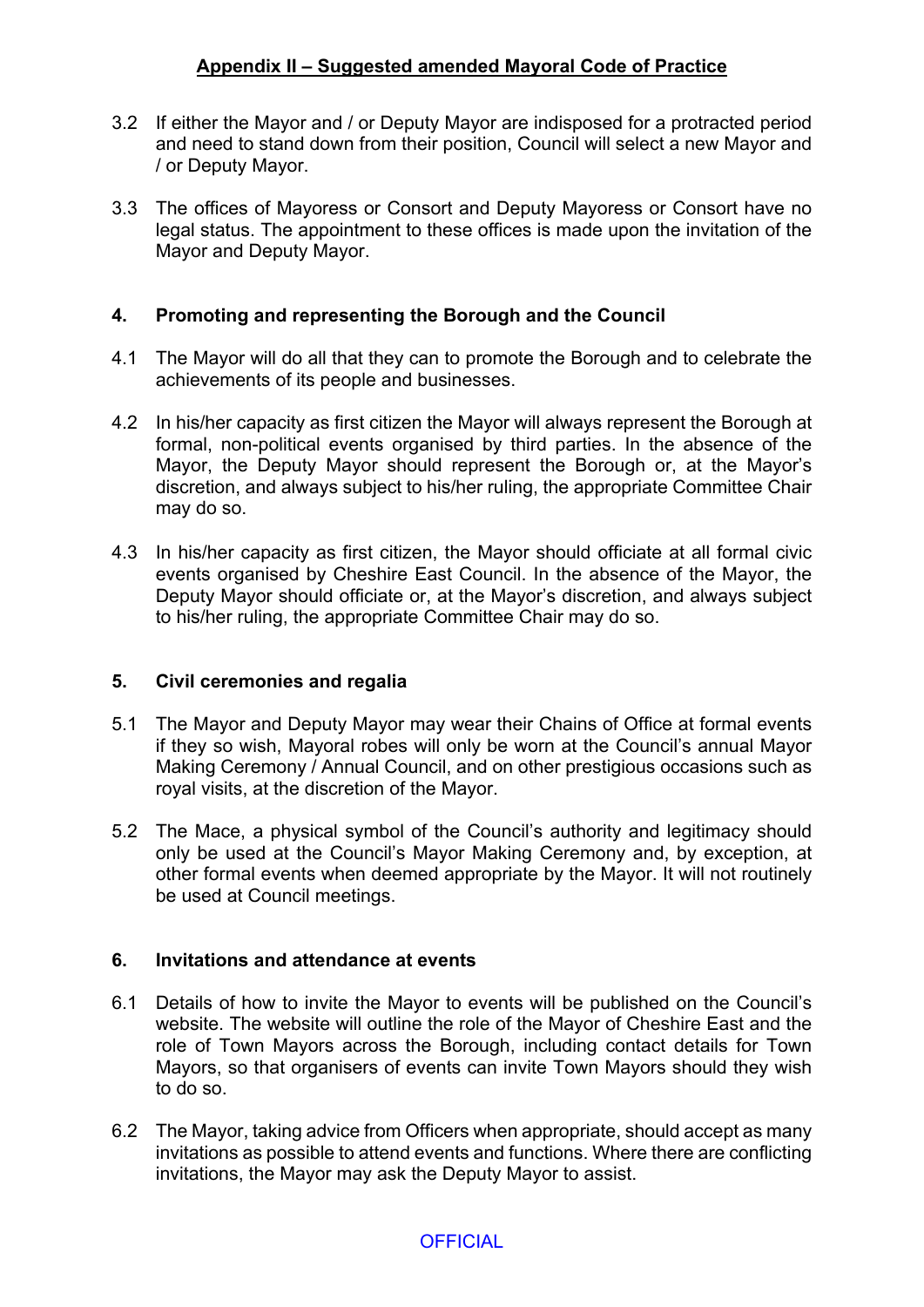### **7. Relationship with Town Mayors, local and national protocol**

- 7.1 When attending an event hosted by a Cheshire East Town Council and attended by the Town Mayor, the Town Mayor will be invited by the Borough Mayor to take precedence, irrespective of normal, national protocols.
- 7.2 When attending events alongside a Town Mayor (at the invitation of a third party) the Town Mayor will be invited by the Mayor of Cheshire East, irrespective of normal national protocols, to enjoy equal status, unless national procedures render this impossible (an example would be a Royal Visit where a strict national protocol always applies).
- 7.3 If a Town Council wishes, the Council will work with it to develop a mutually agreed Memorandum of Understanding which will set out the relationship between the Mayoralty and the Town Council, recognising any particular issues or unique features that are relevant to the relationship.
- 7.4 The Lord Lieutenant for Cheshire, as the sovereign's representative in the county, always takes precedence over the Mayor.

# **8. Fund raising**

- 8.1 Any fundraising activities undertaken for the Mayor's charity are the responsibility of the Mayor, the Mayoress / Consort and friends. Fundraising for the Mayor's charity is discretionary. Officers will only provide support to the Mayor in respect of charitable activity at formal civic occasions. The Mayor may consider establishing a committee to assist him/her in the preparation for this activity.
- 8.2 The Mayor should not manage any charity funds themselves, such funds will be managed and administered by Officers and may be subject to routine audit.

### **9. Support to the Mayoralty**

- 9.1 Support is provided to the Mayor and Deputy Mayor by the Council's Head of Democratic Services and Governance, and their accommodation shall be in the Mayor's Parlours at Macclesfield Town Hall and the Crewe Municipal Buildings, recognising that these rooms are also used by others.
- 9.2 The Head of Democratic Services and Governance will ensure that, when appropriate, the Mayor is transported to and supported at events. The Mayor will be driven to most civic engagements, especially those held in the evening or when there is a significant distance to travel or when there are multiple events held on the same day.
- 9.3 The mode of transport used to transport the Mayor will be kept under review ensuring that environmental considerations are always of uppermost importance.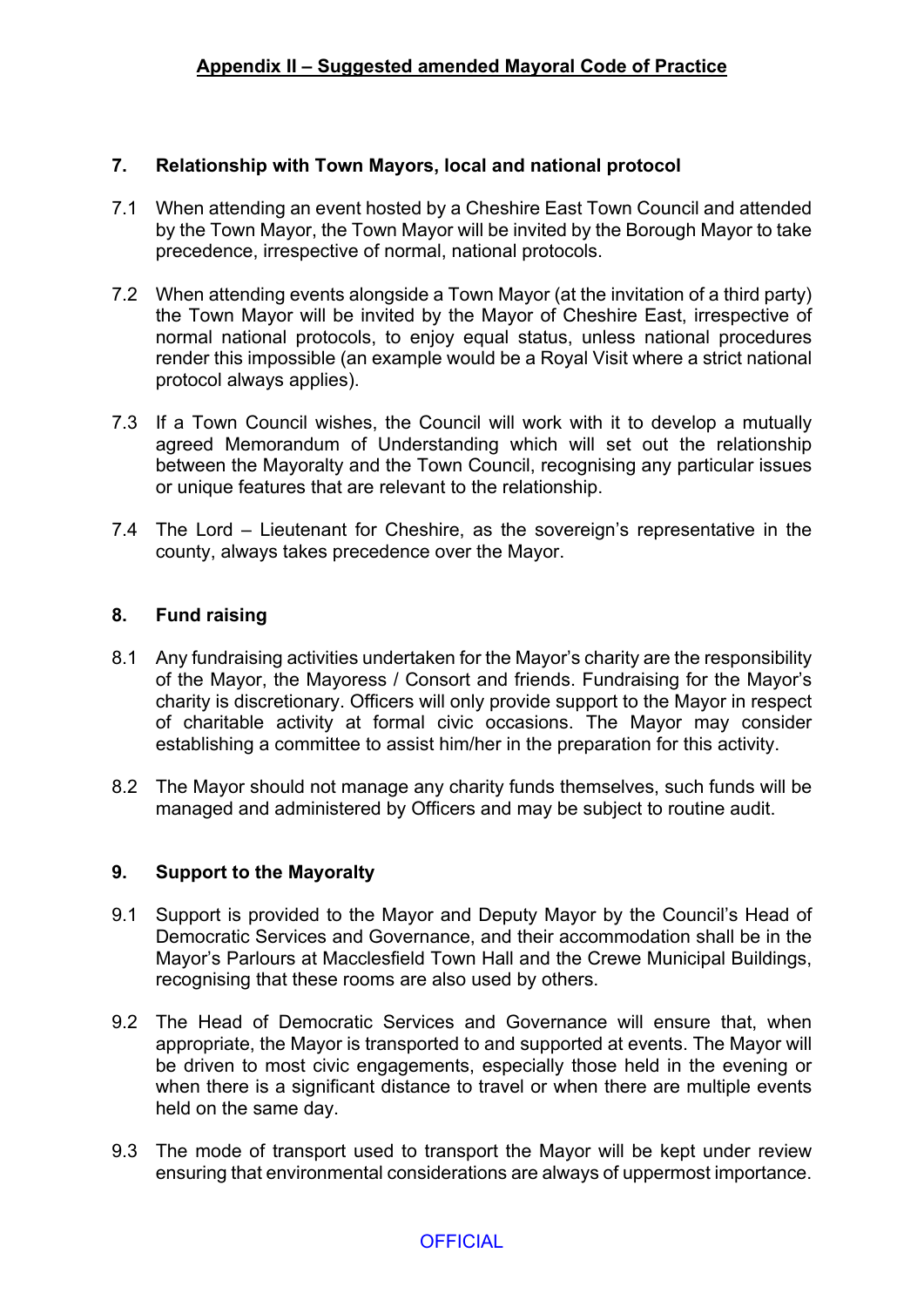9.4 Press enquiries about the Mayor will be managed by the Council's Communications Team.

### **10. Recognition of Service**

10.1 Former Mayors of the Council and their consorts will be presented with a medallion as a memento of their term of office, which should be worn on such occasions as they feel appropriate.